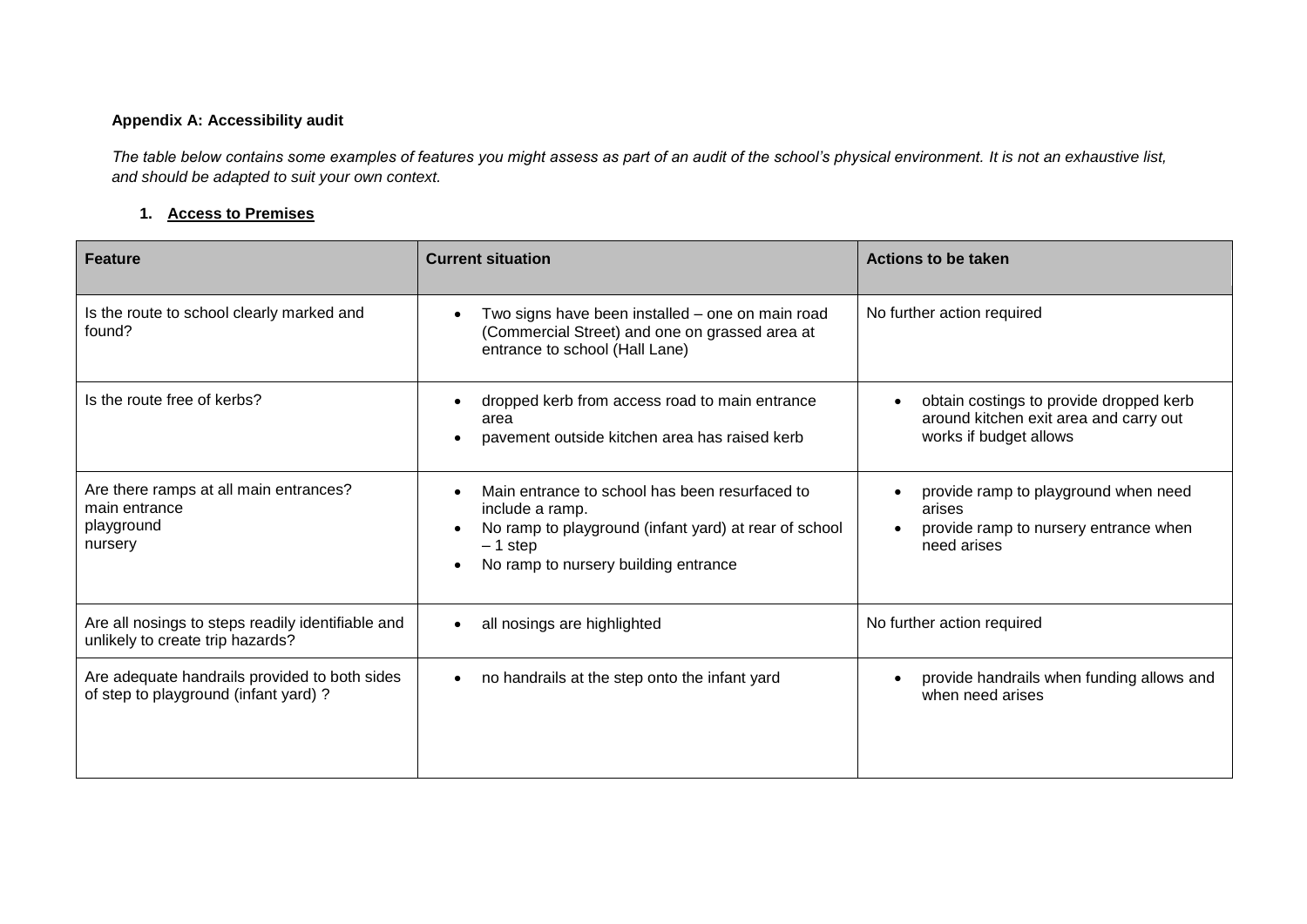| Is the main entrance easy to find and<br>accessible?                                                     | Reception sign clearly identifies way to entrance<br>The main school reception is accessible for people<br>who use wheelchairs and all main fire exits are<br>accessible. | No further action required                                                                                                                                    |
|----------------------------------------------------------------------------------------------------------|---------------------------------------------------------------------------------------------------------------------------------------------------------------------------|---------------------------------------------------------------------------------------------------------------------------------------------------------------|
| Is a porch or covered area provided at the<br>entrance?                                                  | Canopy area provided for parents outside main<br>entrance<br>no canopy directly above main entrance                                                                       | provide canopy directly above main<br>entrance door when funding allows                                                                                       |
| Do the entry phones and security systems<br>allow use by people with sensory or mobility<br>impairments? | entry bell on main door lowered<br>access control on security gate has not been lowered                                                                                   | obtain costings to lower access control<br>panel on security gate when funding allows                                                                         |
| Is the opening of the main entrance door of an<br>adequate width?                                        | entrance has double doors which can both be<br>opened when necessary.                                                                                                     | Consider the fitting of new door when<br>funding allows Single leaf of double doors<br>is 750mm wide/provide new wider door and<br>half set                   |
| Are all areas for assembly equipped with an<br>induction loop and signage?                               | Provide induction loop in office off lobby-first point of<br>contact                                                                                                      | No current need for induction loop but if<br>need arises, school will investigate costings<br>for portable induction loop for use<br>throughout school        |
| Are seating arrangements/spaces suitable for<br>use by people with disabilities?                         | 2 low level chairs with arms in reception area<br>$\bullet$                                                                                                               | Provide one higher level seat with arms in<br>reception area and appropriate seats for<br>pupils if need arises                                               |
| Is fire exit signage and signs to places of<br>safety within the building adequate?                      | The school has internal emergency signage and<br>escape routes are clearly marked                                                                                         | No further action required                                                                                                                                    |
| Are there designated car parking spaces for<br>people with disabilities?                                 | no designated disabled bay at present<br>Due to space restrictions in school car park, visitors<br>are requested not to park in school grounds                            | Carry out feasibility study to provide a<br>designated bay under trees on school drive<br>however parking space may not be wide<br>enough for disabled users. |
| If people with disabilities cannot completely<br>evacuate the building, can they reach places of         | No current need in school at present. We have a<br>notice at the signing in book for people with                                                                          | No further action required at present                                                                                                                         |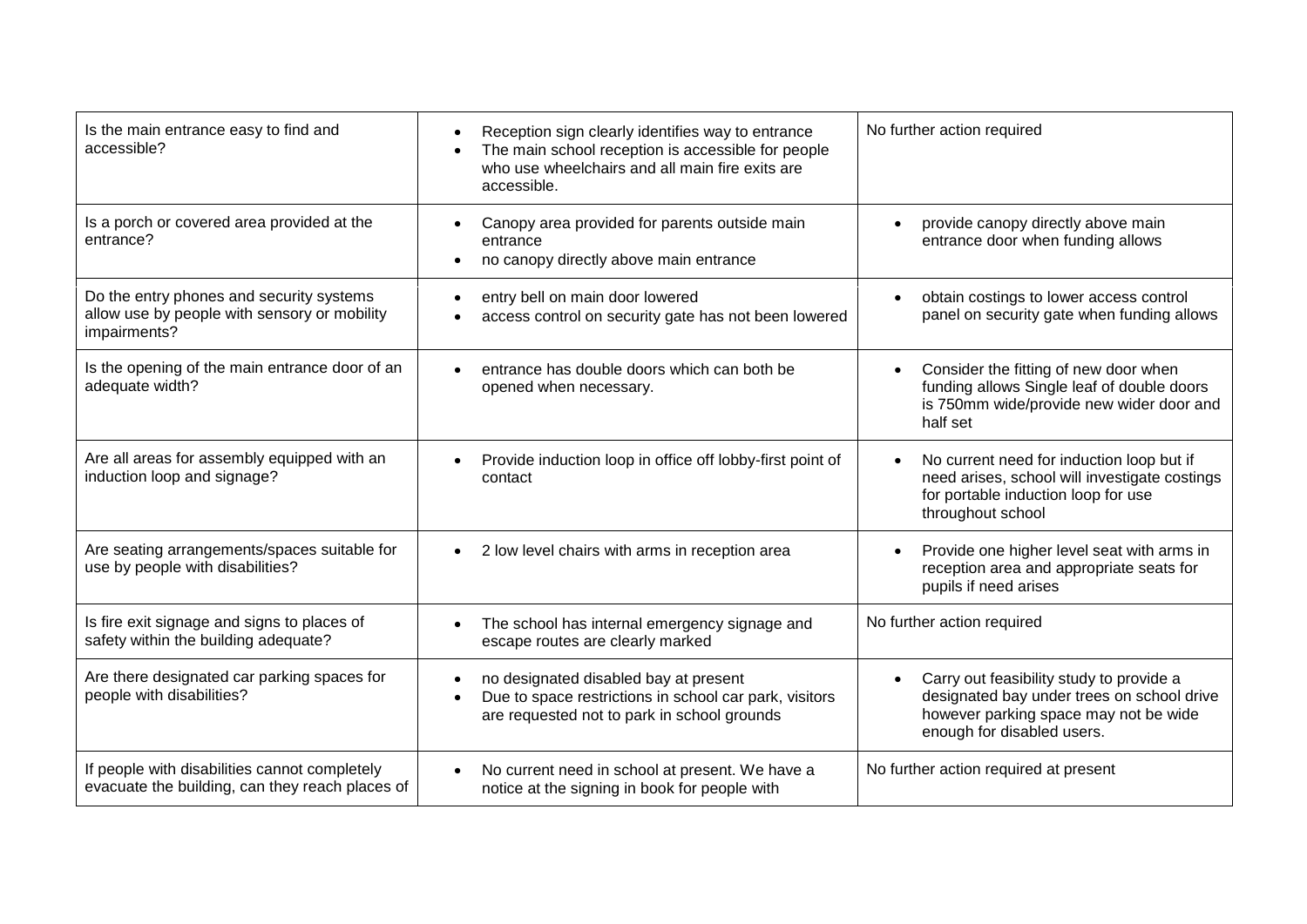| safety or refuge and are there signs<br>designating?<br>Are the places of safety or refuge large enough<br>for the projected no of people likely to need<br>them and are evac chairs available with trained<br>staff? | disabilities to inform us if they need assistance. A fire<br>drill test is completed termly and all staff and pupils<br>are aware of where their collection points are.<br>Personal Evacuation plan would be drawn up if need<br>arose<br>Places of safety are adequate for projected number<br>of people. No current need for evac chairs in school<br>at present |                                                                            |
|-----------------------------------------------------------------------------------------------------------------------------------------------------------------------------------------------------------------------|--------------------------------------------------------------------------------------------------------------------------------------------------------------------------------------------------------------------------------------------------------------------------------------------------------------------------------------------------------------------|----------------------------------------------------------------------------|
| Are ground floor exit routes as accessible as<br>entrance routes?                                                                                                                                                     | Main entrances are accessible. Main entrance is<br>ramped and fire escape from hall is ramped. Ramps<br>to be provided in Nursery if specific need is identified.                                                                                                                                                                                                  | No further action required at present                                      |
| Is the audible alarm supplemented by a visual<br>system?                                                                                                                                                              | No visual system due to no current need                                                                                                                                                                                                                                                                                                                            | School will investigate costings should<br>need arise and if budget allows |
| Corridor access                                                                                                                                                                                                       | There is unrestricted access to all corridors in school                                                                                                                                                                                                                                                                                                            | No further action required                                                 |
| Are toilet facilities provided for disabled<br>pupils/visitors/staff                                                                                                                                                  | Disabled toilet facilities are available next to the<br>junior toilets (just off the school hall).                                                                                                                                                                                                                                                                 | No further action required at present                                      |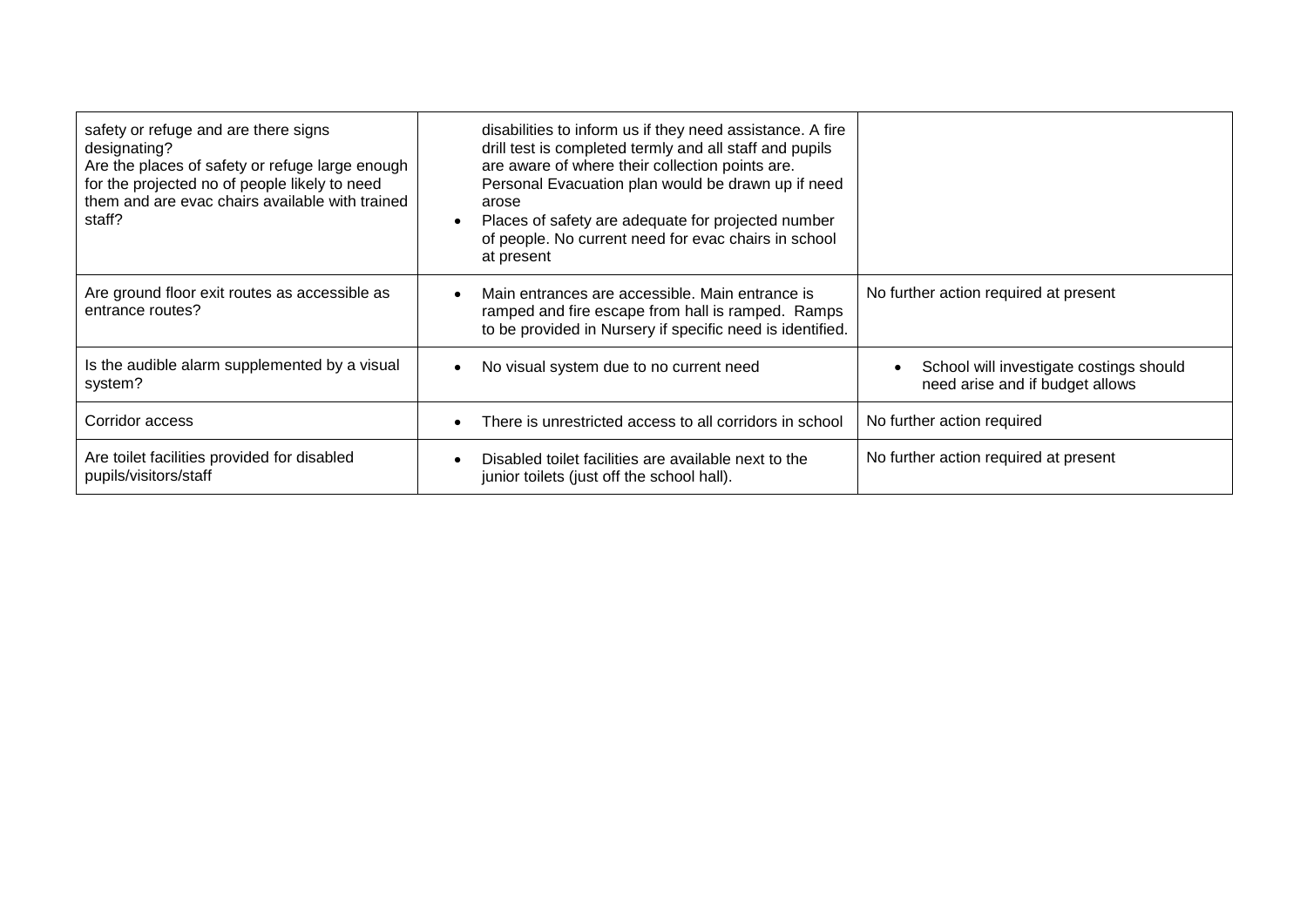## **2. Access to the Curriculum**

| <b>Feature</b>                                                                                                                       | <b>Current situation</b>                                                                                                                                                                                                                                                                                                                                                                                                   | <b>Actions to be taken</b>                          |
|--------------------------------------------------------------------------------------------------------------------------------------|----------------------------------------------------------------------------------------------------------------------------------------------------------------------------------------------------------------------------------------------------------------------------------------------------------------------------------------------------------------------------------------------------------------------------|-----------------------------------------------------|
| Do you ensure that teachers and teaching<br>assistants have the necessary training to teach<br>and support pupils with disabilities? | All relevant staff have had training in supporting<br>children with SEN and this takes place on an on-<br>going basis. Individual staff attend training relating to<br>specific issues.                                                                                                                                                                                                                                    | Ongoing training and refresher training as required |
| Are your classrooms optimally organised for<br>disabled pupils?                                                                      | Classrooms are organised according to the needs of<br>the individual groups of children within the room                                                                                                                                                                                                                                                                                                                    | Review and adapt as required                        |
| Do lessons provide opportunities for all pupils<br>to achieve?                                                                       | The school is committed to the principles of teaching<br>and learning in a range of styles to meet individual<br>children's needs. Assessment for learning ensures<br>that the next steps in children's learning are identified<br>and acted upon. Lessons provide opportunities for<br>individual, group and whole class work and ensure<br>that visual, aural and kinaesthetic approaches are<br>used.                   | Review and adapt as required                        |
| Are all pupils encouraged to take part in music,<br>drama and physical activities?                                                   | The school values creative arts highly, we ensure<br>that all children have the opportunity and support to<br>access this part of the curriculum. this includes<br>specialist resources, teaching programmes and<br>timetabling to ensure all children's needs are met<br>where possible. Opportunities to take part in music,<br>drama and physical activities take place both during<br>and after the normal school day. | No further action required at present               |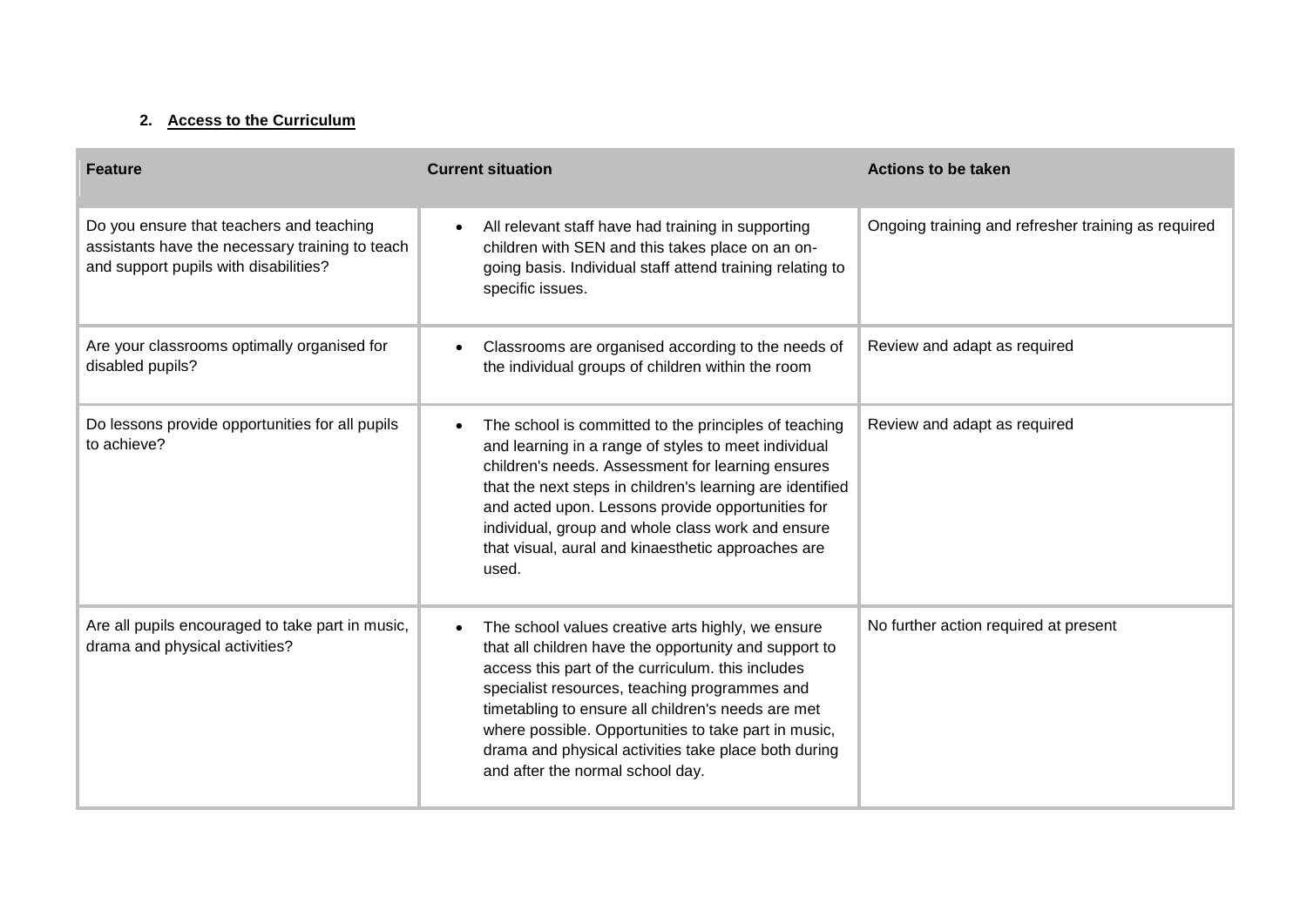| Do staff recognise and allow for the<br>considerable effort expended by some pupils<br>with disabilities, to access the curriculum? | Children are given opportunities to complete<br>unfinished work during the week. Special<br>arrangements are made during assessment periods<br>for children who may need extra time to work alone.<br>Teachers ensure that all children have the<br>opportunity to engage in practical activities and<br>recognise that this may mean that some children<br>need to access these activities for longer periods<br>than others | Review and adapt as required                   |
|-------------------------------------------------------------------------------------------------------------------------------------|-------------------------------------------------------------------------------------------------------------------------------------------------------------------------------------------------------------------------------------------------------------------------------------------------------------------------------------------------------------------------------------------------------------------------------|------------------------------------------------|
| Have you considered the impact of the<br>timetable on pupils with disabilities?                                                     | Staff ensure that the timetable design is driven by the<br>$\bullet$<br>needs of pupils in any particular teaching group                                                                                                                                                                                                                                                                                                      | Review and adapt as required                   |
| Is provision made for pupils with disabilities<br>who cannot engage in particular activities?                                       | staff ensure that there is flexibility in teaching and the<br>$\bullet$<br>curriculum to allow children to access activities at<br>their level of need                                                                                                                                                                                                                                                                        | Review and adapt as required                   |
| Do you provide a range of I.C.T. access aids<br>and adaptations?                                                                    | No current need, but we would provide any access<br>aids and adaptations if a specific need is identified.                                                                                                                                                                                                                                                                                                                    | Review and provide ICT access aids if required |
| Do all pupils have access to the wider<br>curriculum including extra-curricular activities?                                         | All children have access to all areas of the curriculum<br>$\bullet$                                                                                                                                                                                                                                                                                                                                                          | Review and adapt as required                   |
| Are there high expectations of all pupils?                                                                                          | Yes, this reflects in our mission statement, ethos and<br>achievements.                                                                                                                                                                                                                                                                                                                                                       | No further action required                     |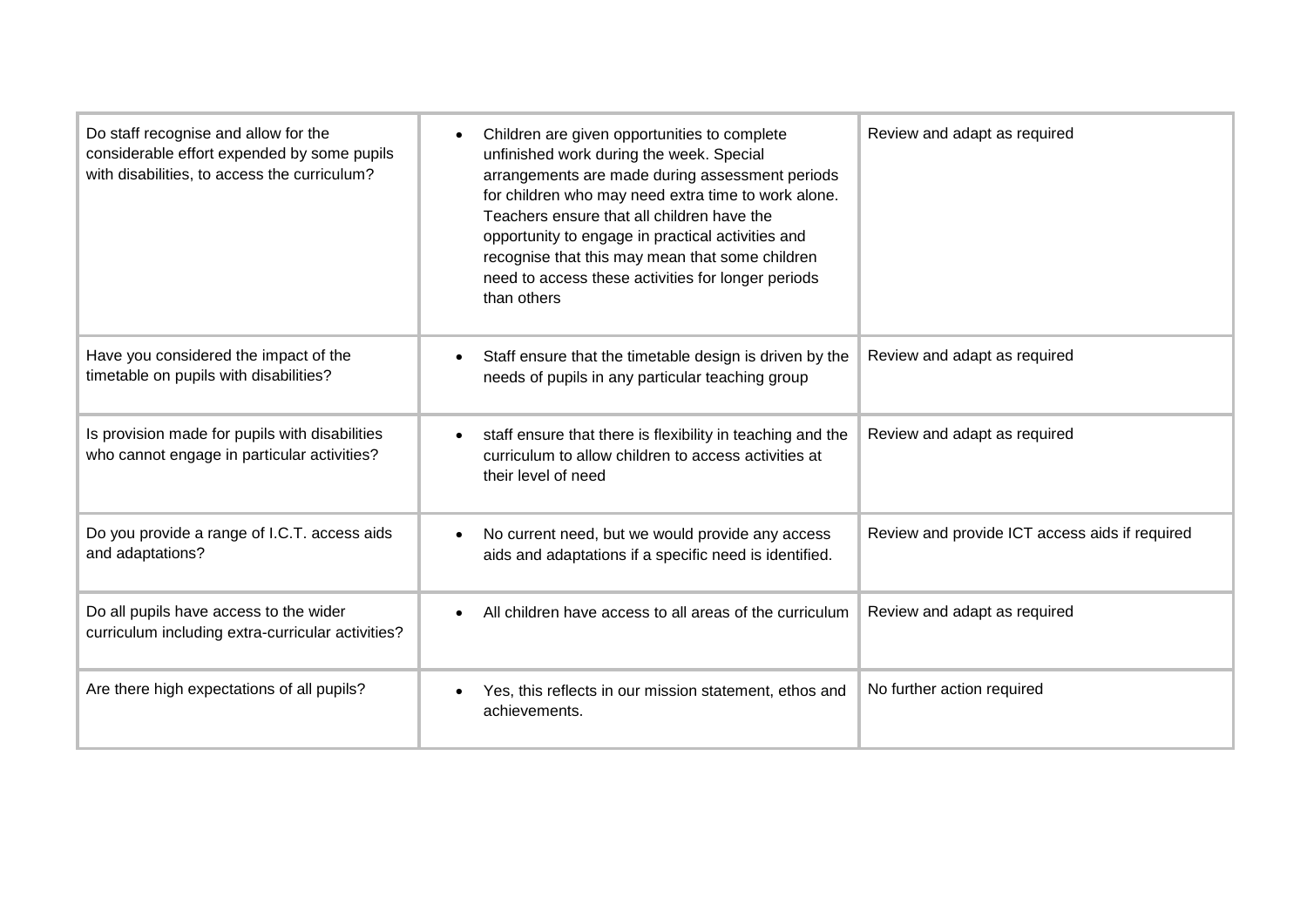| Do you provide information in simple language,<br>symbols, large print, on audiotape or in Braille<br>for pupils and prospective pupils who may<br>have difficulty with standard forms of printed<br>information? | There is no specific need for audiotape or braille at<br>$\bullet$<br>the moment. All information provided by the school is<br>in simple, easy to read language to facilitate<br>understanding for all. We also use a large range of<br>ICT for presentations such as Interactive<br>whiteboards, large screen in the main hall,<br>powerpoint displays, plasma etc | Review and implement as required                                                                                              |
|-------------------------------------------------------------------------------------------------------------------------------------------------------------------------------------------------------------------|---------------------------------------------------------------------------------------------------------------------------------------------------------------------------------------------------------------------------------------------------------------------------------------------------------------------------------------------------------------------|-------------------------------------------------------------------------------------------------------------------------------|
| Is SEN information shared with appropriate<br>staff?                                                                                                                                                              | To identify pupils who may need additional to or<br>different from provision for September                                                                                                                                                                                                                                                                          | ensure thorough handover of information from each<br>year group including from Nursery provider.                              |
| Do all statutory policies reflect inclusive<br>practice and procedures o comply with the<br>Equality Act 2010?                                                                                                    | All policies clearly reflect inclusive practice and<br>procedure                                                                                                                                                                                                                                                                                                    | Continue to keep up to date with all current<br>policies/procedures and update as required.                                   |
| Is all Safeguarding training up to date?                                                                                                                                                                          | Induction of new staff includes safeguarding training<br>$\bullet$<br>Refresher training carried out at appropriate intervals<br>$\bullet$<br>Pupils safe at all times / staff aware of reporting<br>$\bullet$<br>protocol                                                                                                                                          | Continue to keep up to date with all current<br>policies/procedures and update and carry out<br>further training as required. |